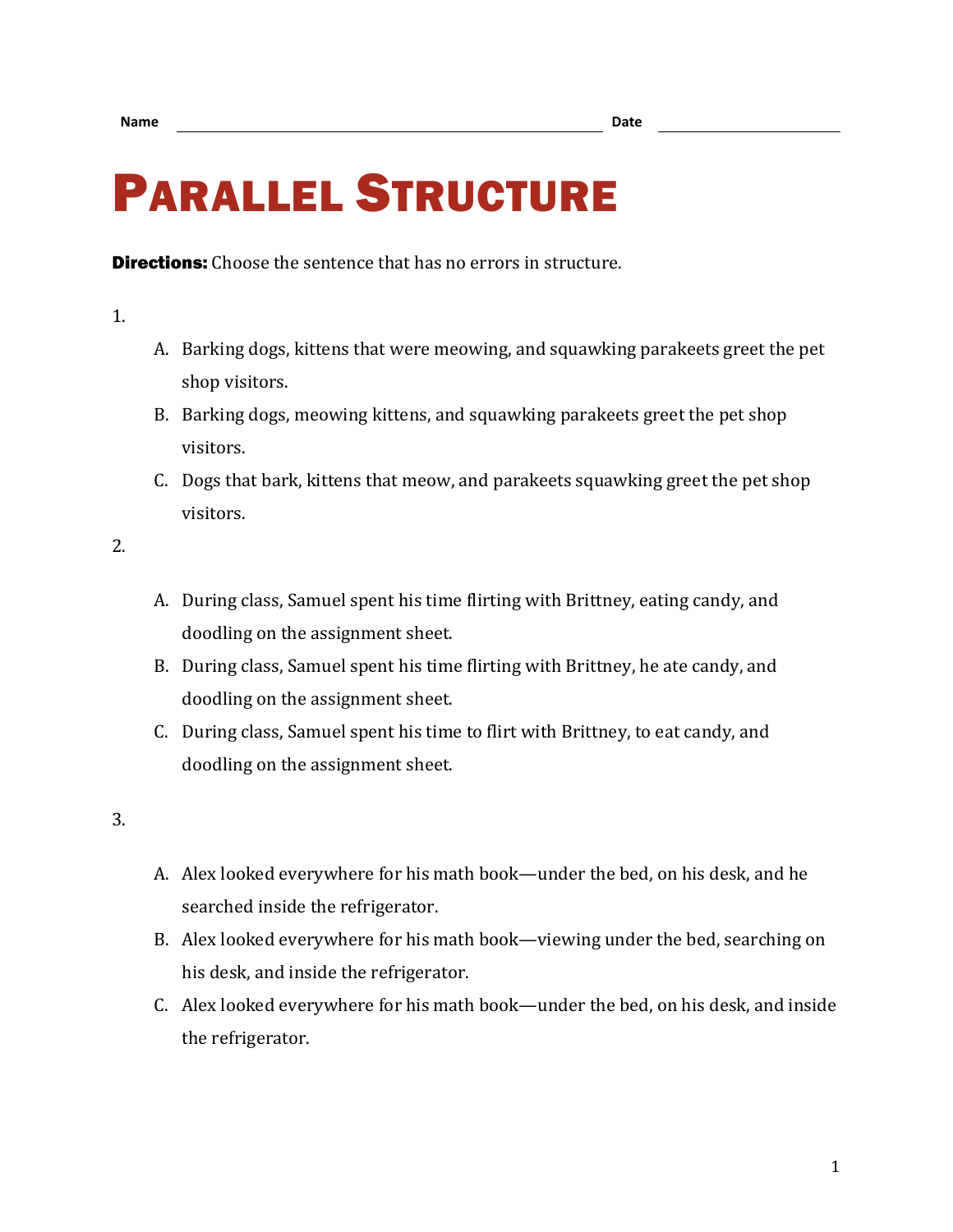- A. The manager wanted staff who arrived on time, smiled at the customers, and didn't snack on the chicken nuggets.
- B. The manager wanted staff who arrived on time, would be smiling at the customers, and would not be snacking on the chicken nuggets.
- C. The manager wanted staff who arrived on time, smiled at the customers, and no snacking on the chicken nuggets
- 5.
- A. After giving Jeremy her phone number, Felicia had to tolerate his late night calls, stupid conversations, and requests for her math homework.
- B. After giving Jeremy her phone number, Felicia had to tolerate his late night calls, the fact that he carried on stupid conversations, and requests for her math homework.
- C. After giving Jeremy her phone number, Felicia had to tolerate being woken up late at night, having stupid conversations, and he constantly requested her math homework.

**Directions:** Choose the correct word or phrase within the context suggested by the sentence.

- 6. Pasta boiling in water, \_\_\_\_\_\_\_\_\_\_, and garlic bread baking in the oven welcomed Francisco as he opened the door.
	- A. simmered tomato sauce in the pan
	- B. tomato sauce simmering in the pan
	- C. tomato sauce that simmered in the pan
	- D. saucy tomatoes that were simmering in the pan